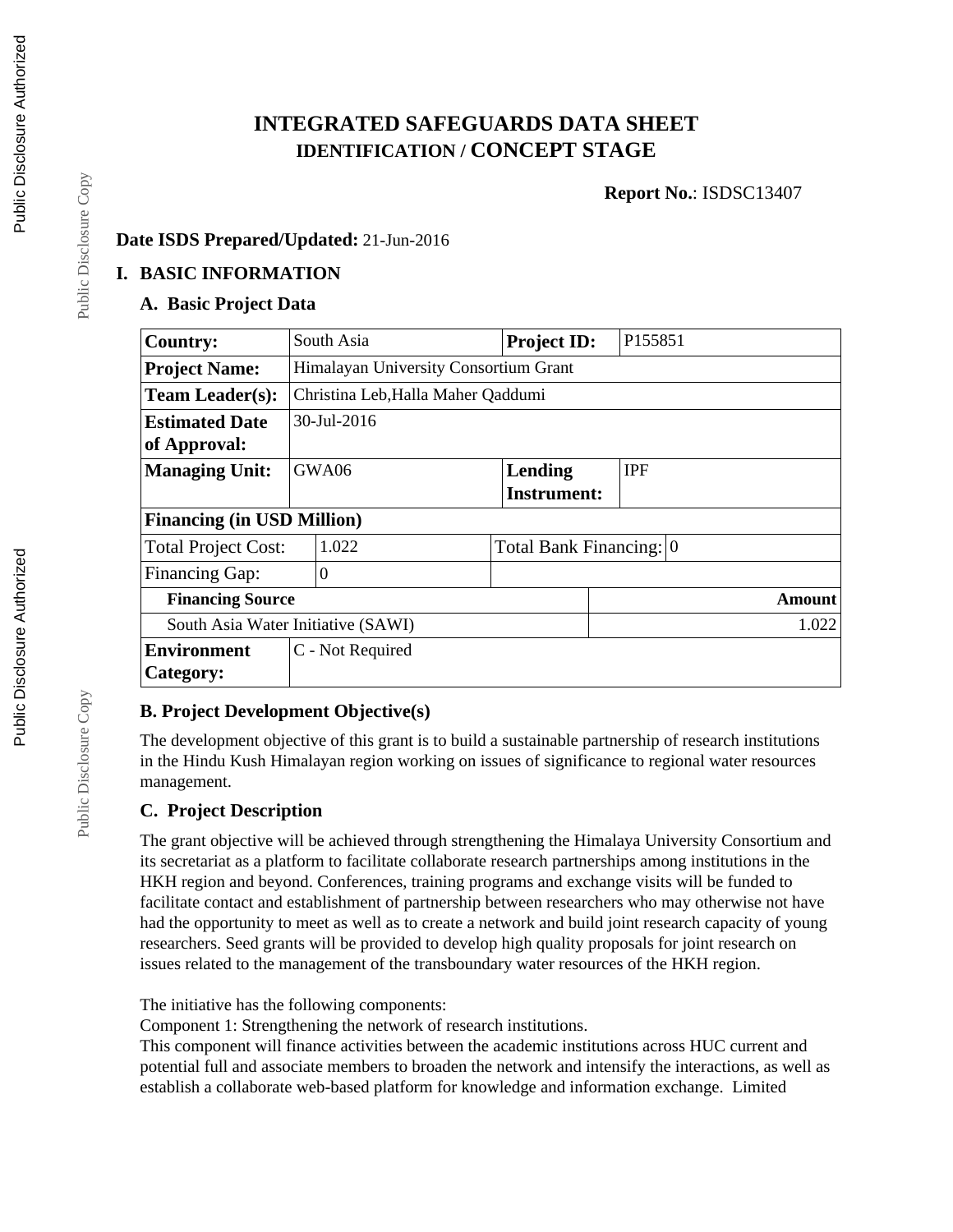support will be provided to strengthening the capacity of the HUC secretariat to effectively perform its role, including providing essential office equipment, contributing towards the costs of the Project Coordinator and Project Associate, and training in project management.

Component 2: Building capacity for collaborative research.

This component will finance conferences for knowledge exchange, training programs and exchange visits to build the capacity of researchers to engage in knowledge exchange and for joint research that builds on synergies between institutions and the collective expertise on water resources management in the Himalayan River Basins. In addition, new grants will be provided to at least twelve institutions from existing and / or potential HUC members for potential collaborative research and to two existing partners for conducting already identified joint research projects.

# **D. Project location and salient physical characteristics relevant to the safeguard analysis (if known)**

#### Project Location: South Asia Region

Salient Physical Characteristics: None; this is a knowledge and capacity building activity with no physical interventions.

# **E. Borrower's Institutional Capacity for Safeguard Policies**

Not required. This project will not have any safeguard implications.

#### **F. Environmental and Social Safeguards Specialists on the Team**

Drona Raj Ghimire (GEN06)

# **II. SAFEGUARD POLICIES THAT MIGHT APPLY**

| <b>Safeguard Policies</b>                         | Triggered?     | <b>Explanation (Optional)</b> |
|---------------------------------------------------|----------------|-------------------------------|
| Environmental Assessment OP/<br>BP 4.01           | N <sub>o</sub> |                               |
| Natural Habitats OP/BP 4.04                       | N <sub>0</sub> |                               |
| Forests OP/BP 4.36                                | <b>No</b>      |                               |
| Pest Management OP 4.09                           | N <sub>o</sub> |                               |
| Physical Cultural Resources OP/<br>BP 4.11        | N <sub>0</sub> |                               |
| Indigenous Peoples OP/BP 4.10                     | N <sub>o</sub> |                               |
| <b>Involuntary Resettlement OP/BP</b><br>4.12     | N <sub>o</sub> |                               |
| Safety of Dams OP/BP 4.37                         | N <sub>o</sub> |                               |
| Projects on International<br>Waterways OP/BP 7.50 | N <sub>0</sub> |                               |
| Projects in Disputed Areas OP/BP<br>7.60          | N <sub>o</sub> |                               |

# **III. SAFEGUARD PREPARATION PLAN**

**Appraisal stage ISDS required?:** No

# **IV. APPROVALS**